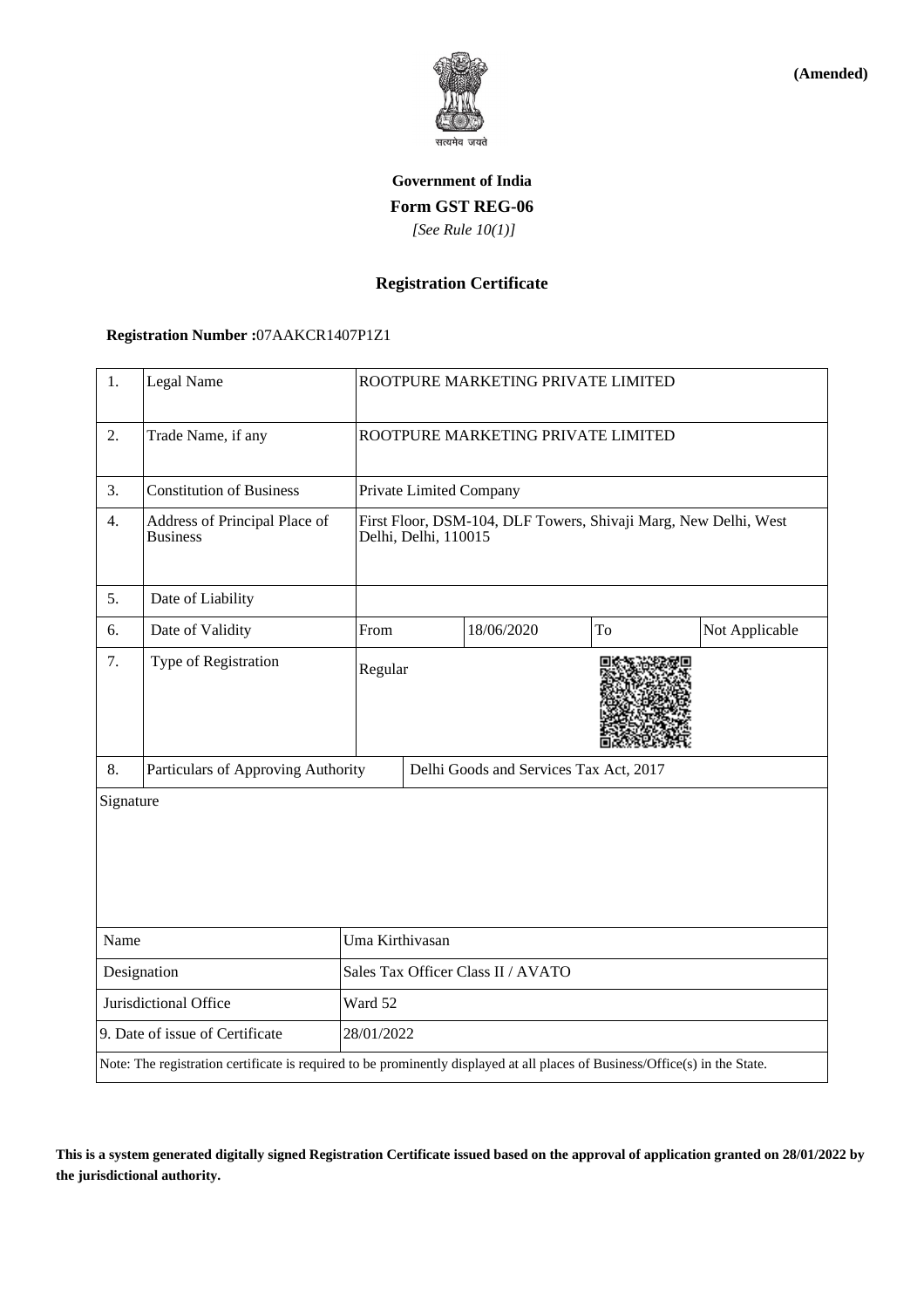

#### **Details of Additional Place of Business(s)**

| <b>GSTIN</b>       | 07AAKCR1407P1Z1                    |
|--------------------|------------------------------------|
| Legal Name         | ROOTPURE MARKETING PRIVATE LIMITED |
| Trade Name, if any | ROOTPURE MARKETING PRIVATE LIMITED |

Total Number of Additional Places of Business(s) in the State 3

Sr. No. Address

1 DSM-40, DLF Tower, Shivaji Marg, Moti Nagar, West Delhi, Delhi, 110015

- 2 Plot no-48,Left Portion, Basement Floor, Rama Road,Najafgarh Road,Ind Area, Landmark Near Round Block, North East Delhi, Delhi, 110015
- 3 KH No-17/9, Ground Floor, Gali No-4,, BLK B Kamal Pur, Harit Vihar, Village- Burari, Landmark Near Ekta Builder Delhi, New Delhi, Delhi, 110084